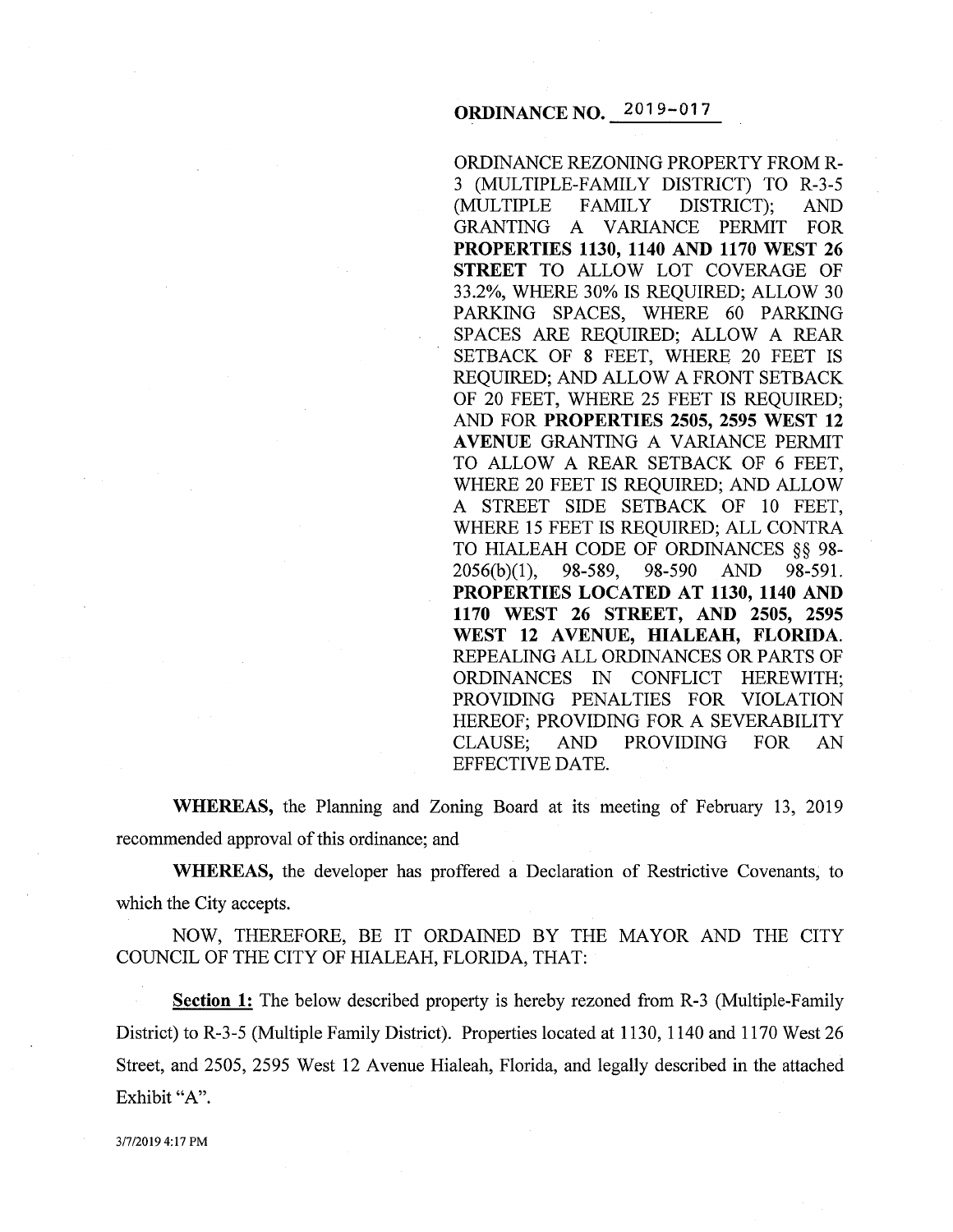**Section 2.** A variance permit is granted for properties located at 1130, 1140 and 1170 West 26 Street to allow lot coverage of 33.2 percent where, where 30 percent is required, contra to Hialeah Code of Ordinances § 98-2056(b)(1) that provides: "A minimum of 30 percent of the net residential land area shall be maintained in landscaped open space ... "; allow 30 parking spaces, where 60 parking spaces are required contra to Hialeah Code of Ordinances § Ordinances 98-2189(19)b. that provides: "Medium and high density. Two parking spaces for one or tWo bedrooms, and one-half parking space for each additional bedroom."; allow a rear setback of 8 feet, where 20 feet is required, contra to Hialeah Code of Ordinances § 98-591 that provides: "In the R-3 multiple-family district, there shall be a 20-foot rear yard setback."; and allow a front setback of 20 feet, where 25 feet is required, contra to Hialeah Code of Ordinances § 98-589 that as relevant provides: "In the R-3 multiple-family district, there shall be a 25-foot front yard required, ... "; and granting a variance permit for properties located at 2505,2595 West 12 Avenue to allow a rear setback of 6 feet, where 20 feet is required, contra to Hialeah Code of Ordinances § 98-591 that provides: "In the R-3 multiple-family district, there shall be a 20-foot rear yard setback."; and allow a street side setback of 10 feet, where 15 feet is required, contra to Hialeah Code of Ordinances§ 98-590 that as relevant provides: "In the R-3 multiple-family district, ... For a comer lot, the side yard parallel abutting the street shall be not less than 15 feet."

### **Section 3: Repeal of Ordinances in Conflict.**

All ordinances or parts of ordinances in conflict herewith are hereby repealed to the extent of such conflict.

## **Section 4: Penalties.**

Every person violating any provision of the Code or any ordinance, rule or regulation adopted or issued in pursuance thereof shall be assessed a civil penalty not to exceed \$500.00 within the discretion of the court or administrative tribunal having jurisdiction. Each act of violation and each day upon which any such violation shall occur shall constitute a separate offense. In addition to the penalty prescribed above, the city may pursue other remedies such as abatement of nuisance, injunctive relief, administrative adjudication and revocation of licenses or permits.